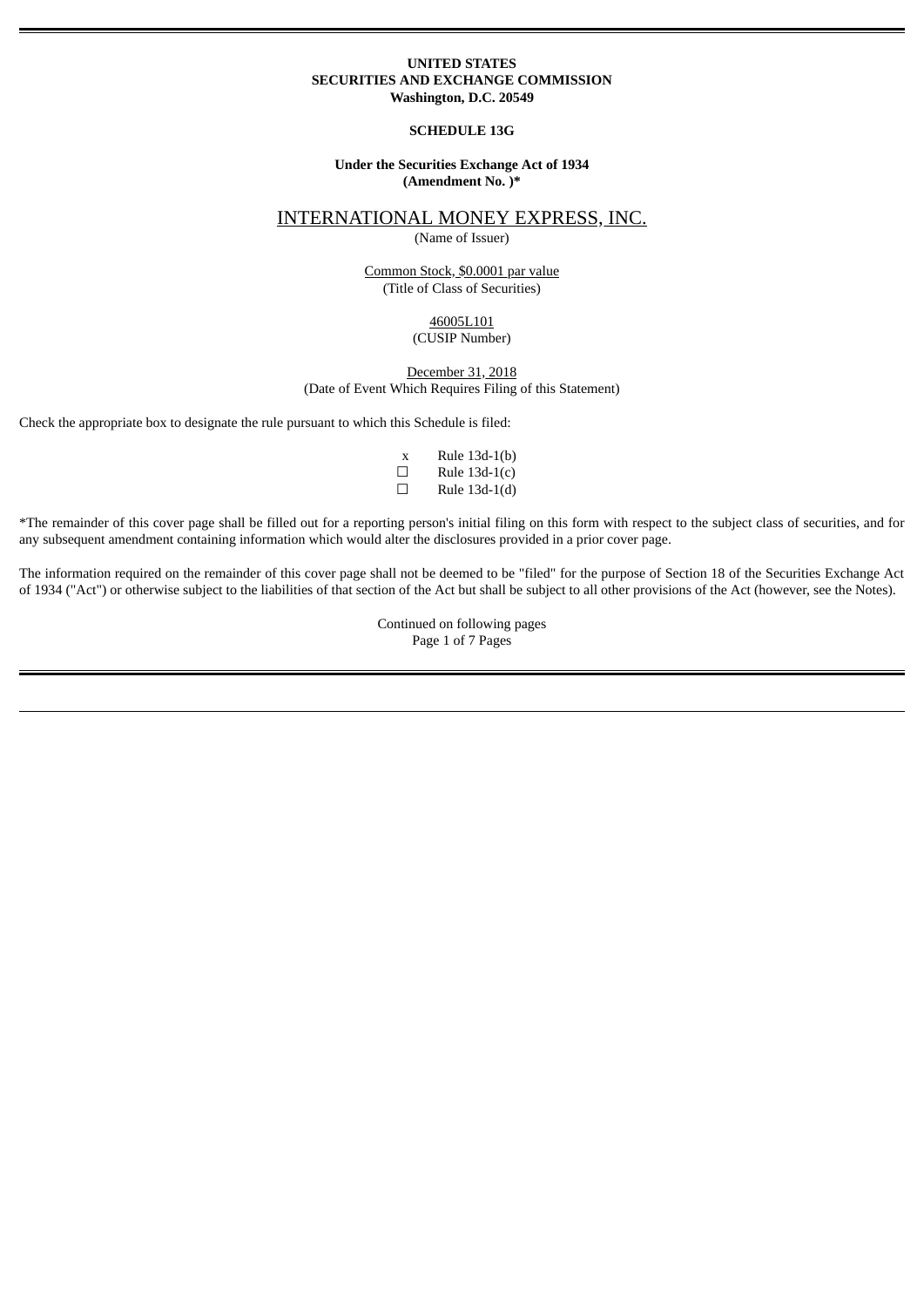| CUSIP No. 46005L101                                                                          |                                   |  |
|----------------------------------------------------------------------------------------------|-----------------------------------|--|
| $(1)$ Names of reporting persons                                                             | Nantahala Capital Management, LLC |  |
| $(2)$ Check the appropriate box if a member of a group<br>(a)                                |                                   |  |
| (see instructions)                                                                           | (b)                               |  |
| $(3)$ SEC use only                                                                           |                                   |  |
| $(4)$ Citizenship or place of organization                                                   | MA                                |  |
| Number of shares beneficially owned by each reporting person with:                           |                                   |  |
| (5) Sole voting power                                                                        |                                   |  |
| (6) Shared voting power                                                                      | 2,423,555                         |  |
| (7) Sole dispositive power                                                                   |                                   |  |
| (8) Shared dispositive power                                                                 | 2,423,555                         |  |
| (9) Aggregate amount beneficially owned by each reporting person                             | 2,423,555                         |  |
| $(10)$ Check if the aggregate amount in Row $(9)$ excludes certain shares (see instructions) |                                   |  |
| $(11)$ Percent of class represented by amount in Row $(9)$                                   | 6.7%                              |  |
| $(12)$ Type of reporting person (see instructions)                                           | IA                                |  |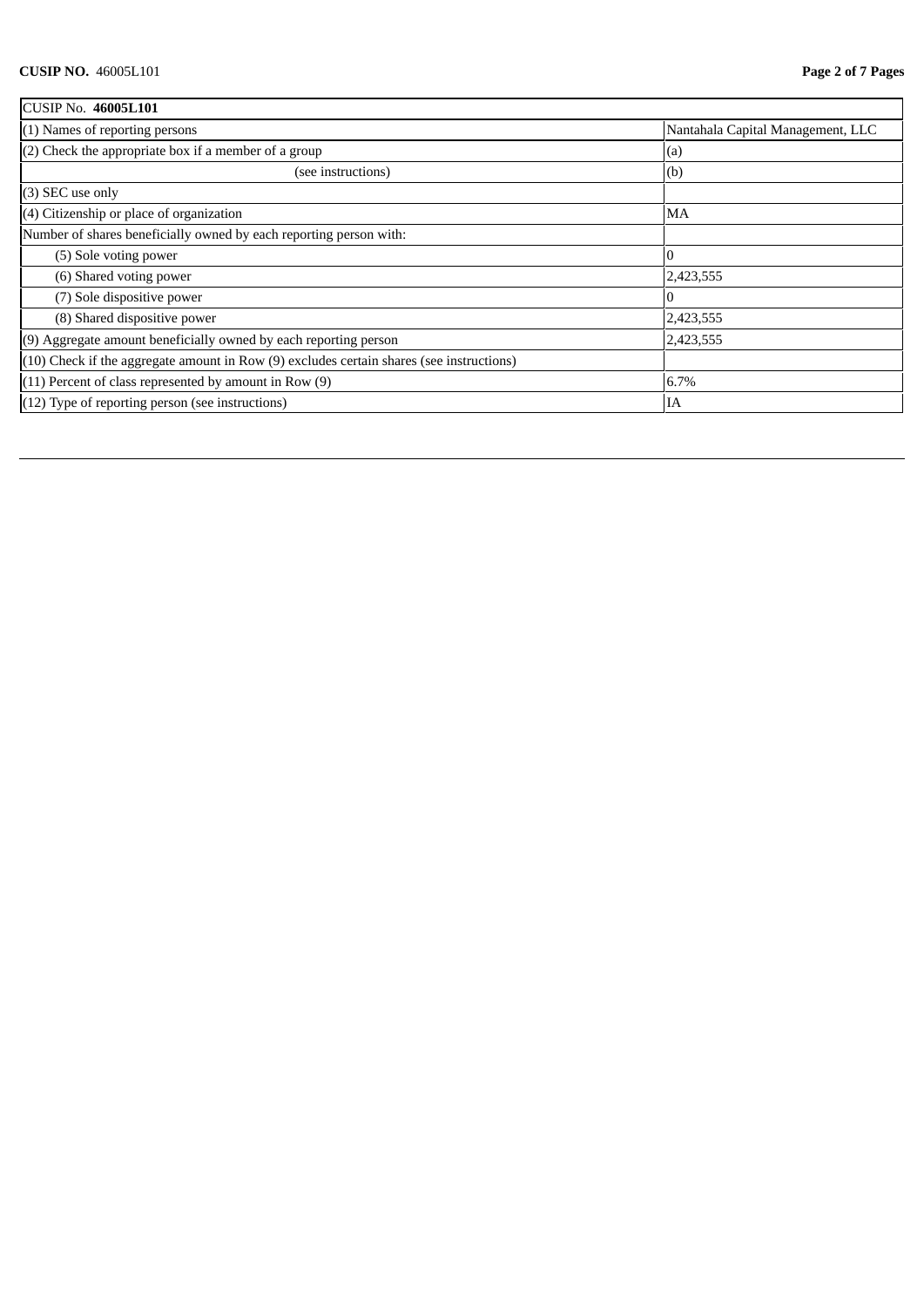| <b>CUSIP No. 46005L101</b>                                                                   |                  |
|----------------------------------------------------------------------------------------------|------------------|
| $(1)$ Names of reporting persons                                                             | Wilmot B. Harkey |
| $(2)$ Check the appropriate box if a member of a group<br>(a)                                |                  |
| (see instructions)                                                                           | (b)              |
| (3) SEC use only                                                                             |                  |
| $(4)$ Citizenship or place of organization                                                   | <b>USA</b>       |
| Number of shares beneficially owned by each reporting person with:                           |                  |
| (5) Sole voting power                                                                        |                  |
| (6) Shared voting power                                                                      | 2,423,555        |
| (7) Sole dispositive power                                                                   |                  |
| (8) Shared dispositive power                                                                 | 2,423,555        |
| $(9)$ Aggregate amount beneficially owned by each reporting person                           | 2,423,555        |
| $(10)$ Check if the aggregate amount in Row $(9)$ excludes certain shares (see instructions) |                  |
| $(11)$ Percent of class represented by amount in Row $(9)$                                   | 6.7%             |
| $(12)$ Type of reporting person (see instructions)                                           | HC               |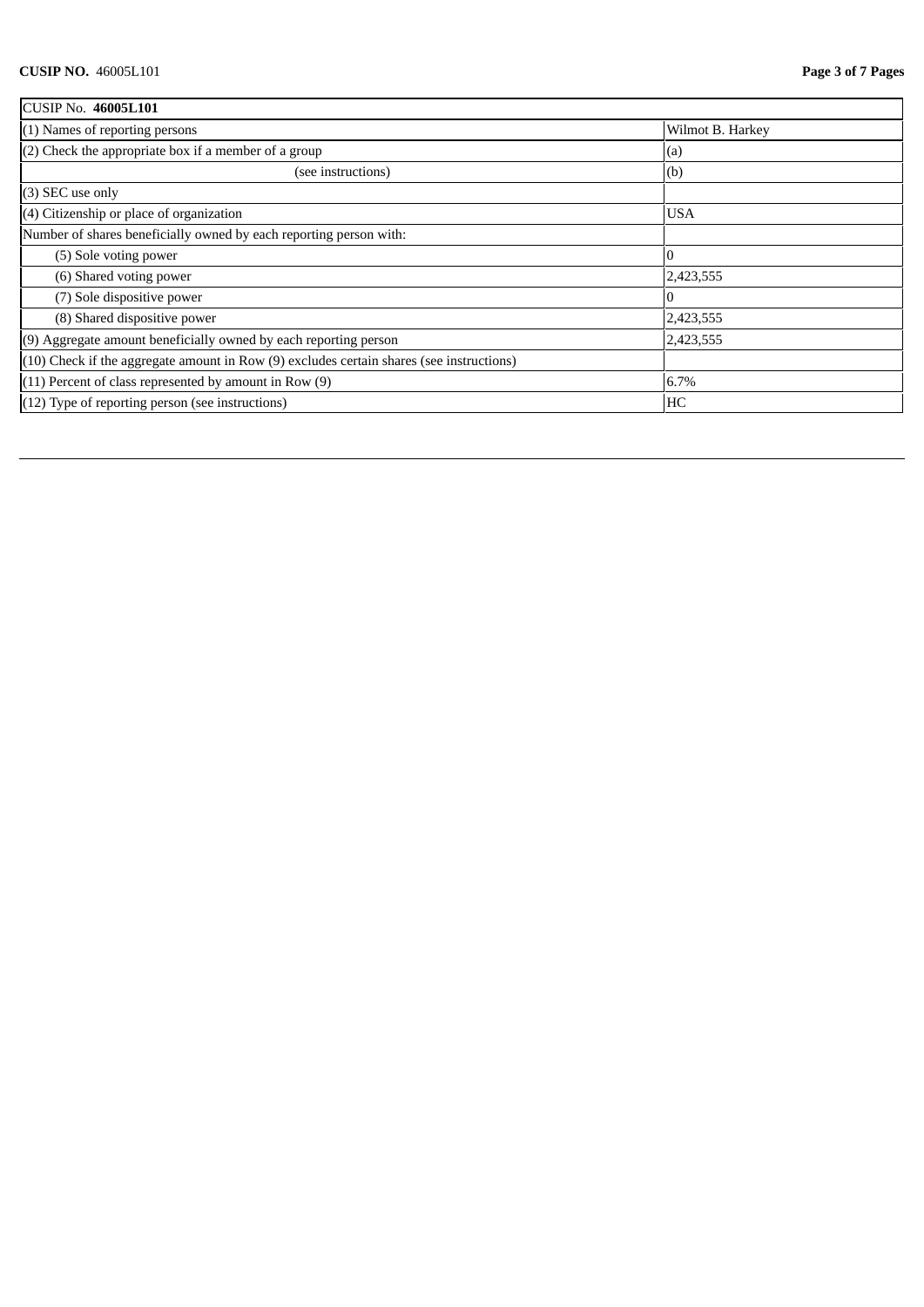| <b>CUSIP No. 46005L101</b>   |                                                                                                                                          |             |
|------------------------------|------------------------------------------------------------------------------------------------------------------------------------------|-------------|
|                              | (1) Names of reporting persons                                                                                                           | Daniel Mack |
|                              | (2) Check the appropriate box if a member of a group                                                                                     | (a)         |
|                              | (see instructions)                                                                                                                       | (b)         |
| (3) SEC use only             |                                                                                                                                          |             |
|                              | (4) Citizenship or place of organization                                                                                                 | USA         |
|                              | Number of shares beneficially owned by each reporting person with:                                                                       |             |
|                              | (5) Sole voting power                                                                                                                    | 0           |
|                              | (6) Shared voting power                                                                                                                  | 2,423,555   |
| (7) Sole dispositive power   |                                                                                                                                          | 0           |
| (8) Shared dispositive power |                                                                                                                                          | 2,423,555   |
|                              | (9) Aggregate amount beneficially owned by each reporting person                                                                         | 2,423,555   |
|                              | (10) Check if the aggregate amount in Row (9) excludes certain shares (see instructions)                                                 |             |
|                              | (11) Percent of class represented by amount in Row (9)                                                                                   | 6.7%        |
|                              | (12) Type of reporting person (see instructions)                                                                                         | HC          |
| Item $1(a)$ .                | <b>Name of Issuer:</b><br>INTERNATIONAL MONEY EXPRESS, INC. (the "Issuer").                                                              |             |
| Item $1(b)$ .                | <b>Address of the Issuer's Principal Executive Offices:</b>                                                                              |             |
|                              | 9480 South Dixie Highway, Miami, Florida 33156                                                                                           |             |
| Item $2(a)$ .                | <b>Name of Person Filing</b>                                                                                                             |             |
|                              | Nantahala Capital Management, LLC ("Nantahala")<br>Wilmot B. Harkey<br>Daniel Mack (together the "Reporting Persons")                    |             |
| Item $2(b)$ .                | Address of Principal Business Office or, if None, Residence:                                                                             |             |
|                              | 19 Old Kings Highway S, Suite 200<br>Darien, CT 06820                                                                                    |             |
| Item $2(c)$ .                | Citizenship:                                                                                                                             |             |
|                              | Nantahala is a Massachusetts limited liability company.<br>Each of Messrs. Harkey and Mack is a citizen of the United States of America. |             |
| Item $2(d)$ .                | <b>Title of Class of Securities:</b>                                                                                                     |             |
|                              | Common Stock, \$0.0001 par value (the "Shares").                                                                                         |             |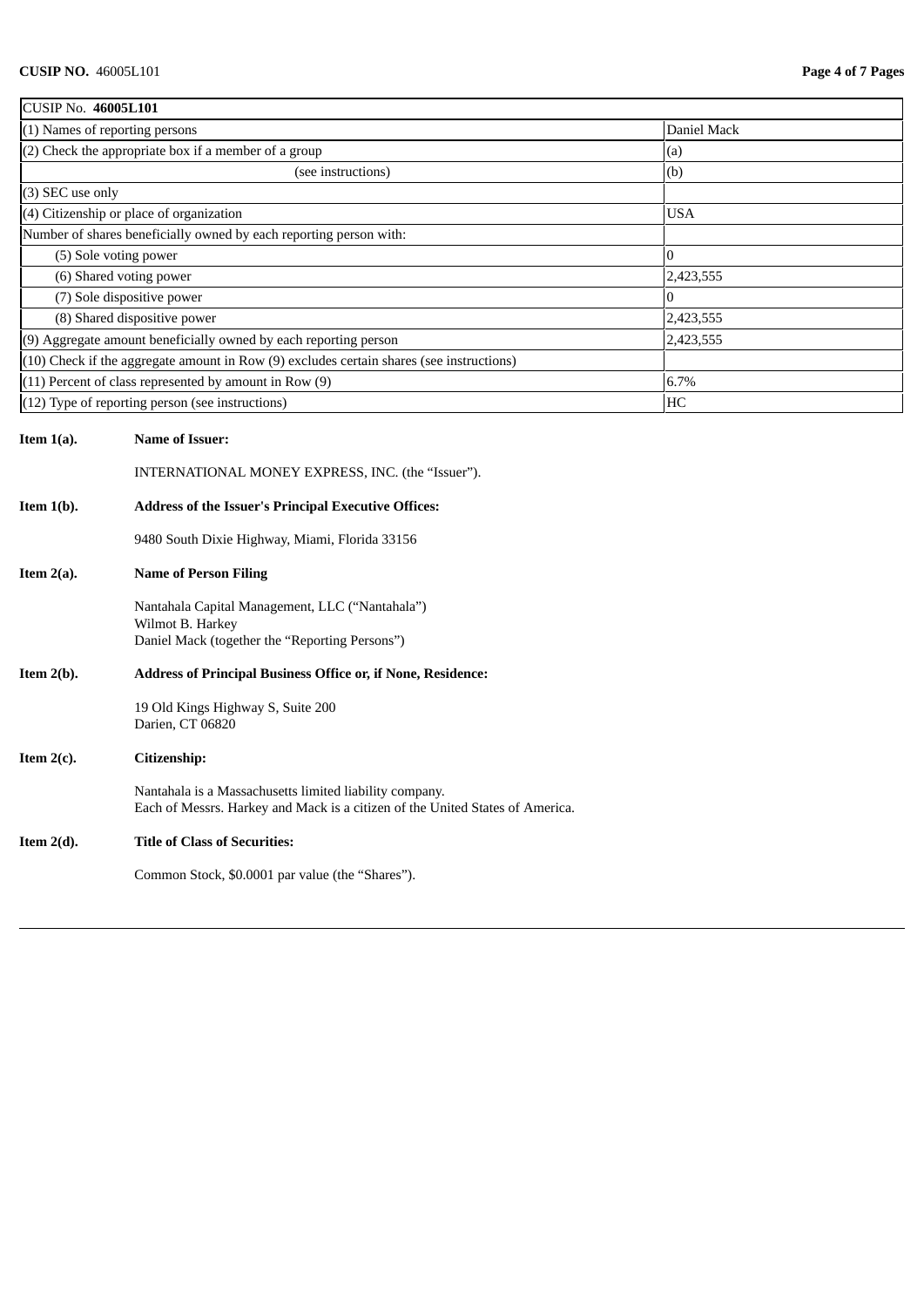### **Item 2(e). CUSIP Number:**

46005L101

#### It this statement is filed pursuant to Rule 13d-1(b), or 13d-2(b) or (c), check whether the person filing is a:

(a)  $\Box$  Broker or dealer registered under section 15 of the Act (15 U.S.C. 78o).

- (b)  $\Box$  Bank as defined in section 3(a)(6) of the Act (15 U.S.C. 78c).
- (c)  $\Box$  Insurance company as defined in section 3(a)(19) of the Act (15 U.S.C. 78c).
- (d) ☐ Investment company registered under section 8 of the Investment Company Act of 1940 (15 U.S.C 80a-8).
- (e)  $\boxtimes$  An investment adviser in accordance with §240.13d-1(b)(1)(ii)(E).
- (f)  $\Box$  An employee benefit plan or endowment fund in accordance with §240.13d-1(b)(1)(ii)(F).
- (g)  $\boxtimes$  A parent holding company or control person in accordance with § 240.13d-1(b)(1)(ii)(G).
- (h) □ A savings associations as defined in Section 3(b) of the Federal Deposit Insurance Act (12 U.S.C. 1813).

(i)  $\Box$  A church plan that is excluded from the definition of an investment company under section 3(c)(14) of the Investment Company Act of 1940 (15 U.S.C. 80a-3).

(j)  $\Box$  Group, in accordance with §240.13d-1(b)(1)(ii)(J).

#### **Item 4. Ownership:**

#### **Item 4(a). Amount Beneficially Owned:**

As of December 31, 2018, Nantahala may be deemed to be the beneficial owner of 2,423,555 Shares held by funds and separately managed accounts under its control, and as the managing members of Nantahala, each of Messrs. Harkey and Mack may be deemed to be a beneficial owner of those Shares. The 2,423,555 Shares includes 249,999 warrants held by the Reporting Persons that may be exercised for 249,999 Shares within sixty days.

#### **Item 4(b). Percent of Class:**

As of December 31, 2018, each of the Reporting Persons may be deemed to be the beneficial owner of 6.7% of the total number of Shares outstanding (based upon information provided by the Issuer on Form 10-Q filed November 13, 2018, there were 36,182,783 Shares outstanding as of November 9, 2018 in addition to the 249,999 Shares issuable upon the exercise of the warrants).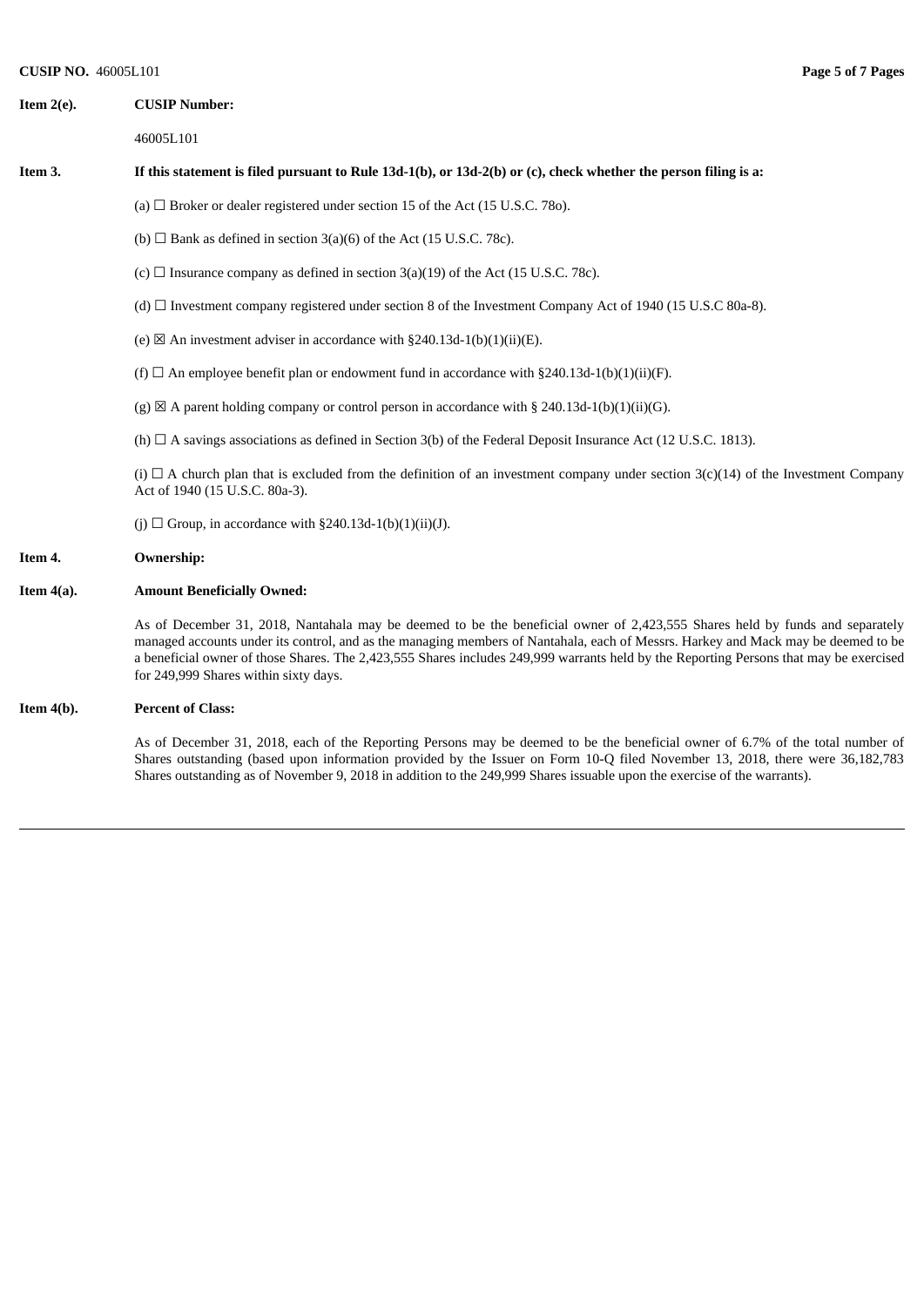# **CUSIP NO.** 46005L101 **Page 6 of 7 Pages**

| Item $4(c)$ . | Number of shares as to which such person has:<br>Nantahala Capital Management, LLC                                                                                                                                          |                                                                                                                                                                                                         |                                    |  |  |  |
|---------------|-----------------------------------------------------------------------------------------------------------------------------------------------------------------------------------------------------------------------------|---------------------------------------------------------------------------------------------------------------------------------------------------------------------------------------------------------|------------------------------------|--|--|--|
|               |                                                                                                                                                                                                                             |                                                                                                                                                                                                         |                                    |  |  |  |
|               | (i)<br>(ii)<br>(iii)<br>(iv)                                                                                                                                                                                                | Sole power to vote or direct the vote<br>Shared power to vote or to direct the vote<br>Sole power to dispose or to direct the disposition of<br>Shared power to dispose or to direct the disposition of | $\Omega$<br>2,423,555<br>2,423,555 |  |  |  |
|               | Each of Messrs. Harkey and Mack:                                                                                                                                                                                            |                                                                                                                                                                                                         |                                    |  |  |  |
|               | (i)<br>(ii)<br>(iii)<br>(iv)                                                                                                                                                                                                | Sole power to vote or direct the vote<br>Shared power to vote or to direct the vote<br>Sole power to dispose or to direct the disposition of<br>Shared power to dispose or to direct the disposition of | 2,423,555<br>2,423,555             |  |  |  |
| Item 5.       | <b>Ownership of Five Percent or Less of a Class:</b><br>This Item 5 is not applicable.                                                                                                                                      |                                                                                                                                                                                                         |                                    |  |  |  |
|               |                                                                                                                                                                                                                             |                                                                                                                                                                                                         |                                    |  |  |  |
| Item 6.       | Ownership of More than Five Percent on Behalf of Another Person:                                                                                                                                                            |                                                                                                                                                                                                         |                                    |  |  |  |
|               |                                                                                                                                                                                                                             | This Item 6 is not applicable.                                                                                                                                                                          |                                    |  |  |  |
| Item 7.       | Identification and Classification of the Subsidiary Which Acquired the Security Being Reported on by the Parent Holding<br>Company:                                                                                         |                                                                                                                                                                                                         |                                    |  |  |  |
|               | Each of Messrs. Harkey and Mack is filing this Schedule 13G as a control person in respect of shares beneficially owned by Nantahala,<br>an investment adviser as described in $\S 240.13d-1(b)(1)(ii)(E)$ . See Item 4(a). |                                                                                                                                                                                                         |                                    |  |  |  |
| Item 8.       | <b>Identification and Classification of Members of the Group:</b>                                                                                                                                                           |                                                                                                                                                                                                         |                                    |  |  |  |
|               |                                                                                                                                                                                                                             | This Item 8 is not applicable.                                                                                                                                                                          |                                    |  |  |  |
| Item 9.       | <b>Notice of Dissolution of Group:</b>                                                                                                                                                                                      |                                                                                                                                                                                                         |                                    |  |  |  |
|               |                                                                                                                                                                                                                             | This Item 9 is not applicable.                                                                                                                                                                          |                                    |  |  |  |